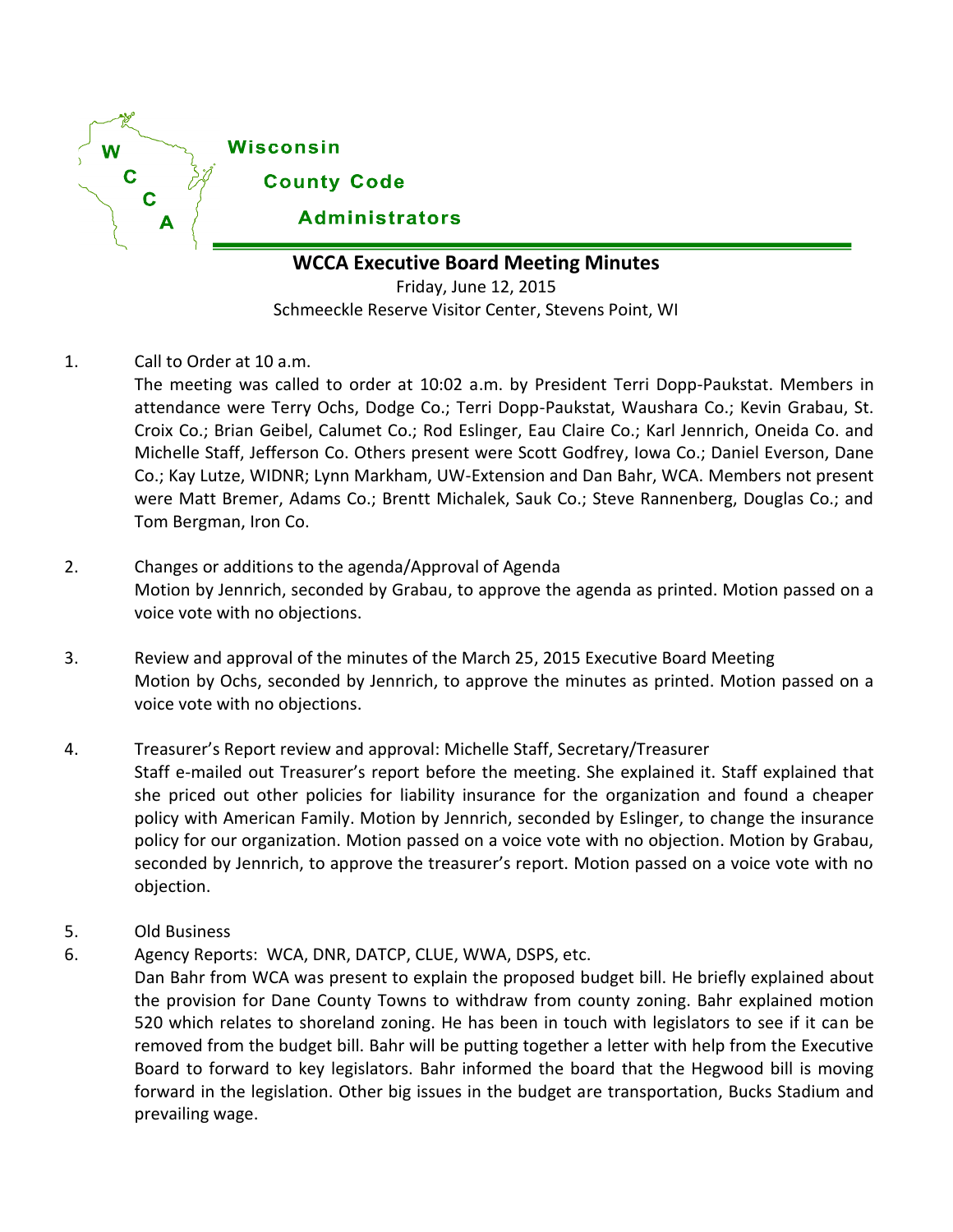Kay Lutze was present from the Wisconsin Department of Natural Resources. She stated that if the changes to shoreland become law, the DNR will be updating the model ordinance. Just as in the case with previous changes to NR115, she will be asking counties for questions and try to have them answered. Lutze is working on a non-conforming fact sheet, a newsletter for shoreland, and training with real life examples.

Lynn Markham from CLUE UW-Extension was present. She explained some new publications such as the mega trends in housing. Wisconsin ranks  $2^{nd}$  in the nation with the most seasonal homes, with Florida being number one. In Wisconsin, fishing is a 1.4 billion dollar a year industry. Markham receives monies from DNR that supports her position, this funding was eliminated in the proposed state budget but was reinstated back into the budget. Markham is invaluable. Markham stated she is working on a publication on the basics of shoreland zoning. The Center for Land Use is working on a wetland protection and has a draft publication. Markham mentioned that she did a presentation about zoning in relationship to frac sand mining. A graduate student is doing a study on frac sand mining vs locating in an unzoned town. Eslinger shared his experience with educating the towns about zoning and what services county zoning can provide them.

Wisconsin Wetland Association was not present but there was an update from them. Dopp-Paukstat stated that WWA has created a model wetland ordinance for municipalities. The Merrill training session was rescheduled in the fall, date to be announced. The June  $30<sup>th</sup>$  workshop in Green Bay is almost full, so register as soon as possible. There possibility will be another workshop.

No reports from DCATP and DSPS. Dopp-Paukstat and Bahr will be working together on relationship with DSPS.

### 7. Committee and Project Reports

a) Program/Conference Report: Scott Godfrey, Coordinator and Terry Ochs,  $1<sup>st</sup> VP$ Godfrey asked the Board on when and where they would like 2016 spring conference. It was agreed upon to continue the spring conference at Stoney Creek. It was agreed upon that spring conference would be March 31 and April 1 and if the hotel was not available to have it on April 7 & 8. Godfrey stated that fall is in Door County. We are getting the state rate of \$70 a night, but that rate does not extend into the weekend. Ochs gave the Board an update on possible speakers

and topics of discussion. At this time, no speakers have been confirmed.

There was a discussion on rookie rates to include first year of membership with first conference. In addition, there was a discussion on different options for speakers. If the speaker is spending the entire conference, will there be a reduced rate? It was agreed upon that the rookie rate would remain the same and include a membership. There was a lengthy discussion on speaker's fees. It was mention we charge agency people that are speaking a rookie rate. Motion by Eslinger, seconded by Ochs, that we charge an agency person a rookie rate if they stay the entire conference, and if they are present a half day, they will be offered a meal. There was discussion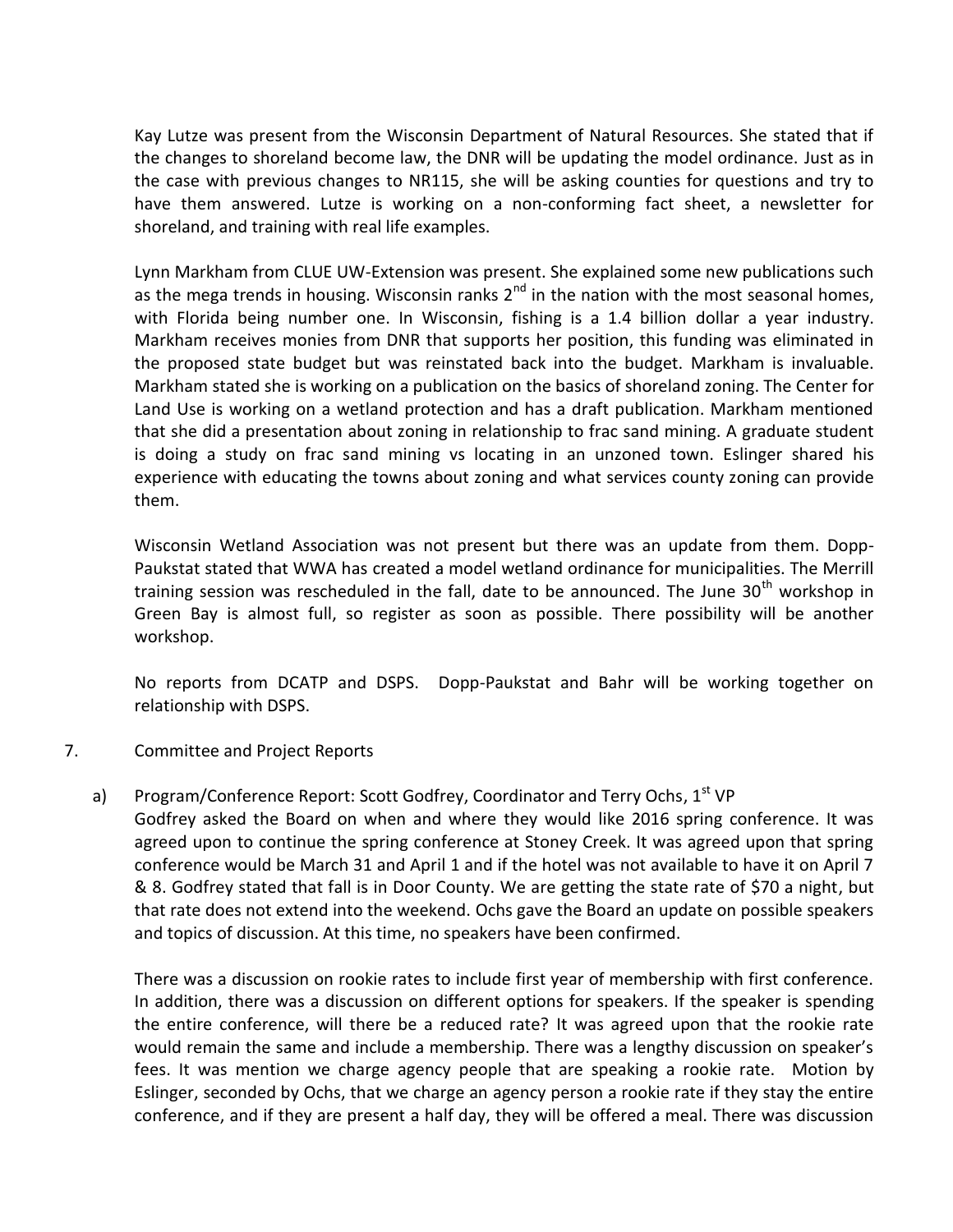on non-agency people and speaker fee's. There was a suggestion about having an entrainment budget. Staff will come up with a proposed policy and it will be voted on August  $7<sup>th</sup>$ . Motion passed on a voice vote with no objection.

b) Legislation/Education Committee Report: Rod Eslinger, 2nd VP Eslinger stated we covered a lot of his report with Bahr. Eslinger went through his report and bills in the process. No action was taken on any bill proposals. There was a brief discussion on case law relating to short term rentals. There was a brief discussion on who signs the letters that go to the State legislation.

## c) Shoreland/Wetland Zoning Ad Hoc Committee Report: Dan Everson and Dan Bowers

Everson reported that the committee meet twice in Wausau and have about half the revision done. They are going through the entire guide book such as the text, the flow charts, and diagram. They would like to meet once more to wrap this up. The Committee is going to wait until the state budget is approved to see if more changing are coming. Everson is worried about counties not using the guidebook once it is completed. Everson suggested that we use the fall conference and district reps to advertise it. The Committee does not want to reprint the guidebook and only have an electric version of it. Counties need to adopt NR115 by October 2016. Dopp-Paukstat thanked Everson for all of his work on this Committee.

## d) Outreach Committee Report: Scott Godfrey, Chair

Dopp-Paukstat stated that she has had e-mails from WCLA and she was going work with Bahr about DSPS. There was mention that our organization should work with organization such as planners, surveyors, etc., and it was stated that APA was more focused on city planning.

## e) Webpage/Decoder Coordinator Report: Tom Bergman, Chair

Bergman was not present. Staff gave report. Dusty Grant will be done with the web page and decoder by June  $1<sup>st</sup>$ . In the meantime, Bergman will be updating the web page and Staff will be doing the decoder. Motion by Jennrich, seconded by Eslinger, that Bergman and Staff split \$1000 that is remaining in the Web Page/Decoder Coordinator salary. Motion passed on a vote voice with no objection. At fall conference, the Board will advertise the job to the membership with the stipulation to hire someone by January.

f) Report on Leadership Training Program: Executive Board Dopp-Paukstat stated we were waiting until the Markham position was settled. The Board will talk about it more in August.

## g) WCA Steering Committee Report: Scott Godfrey, member

Godfrey stated that not a lot to report and that Dopp-Paukstat is now on the committee. They will meet again in late July and discuss what they should focus on. The majority of committee are supervisors across the state. Godfrey is willing to bring topics to the steering committee.

h) DSPS/POWTs Committee Report: Chris Olson, Chair None